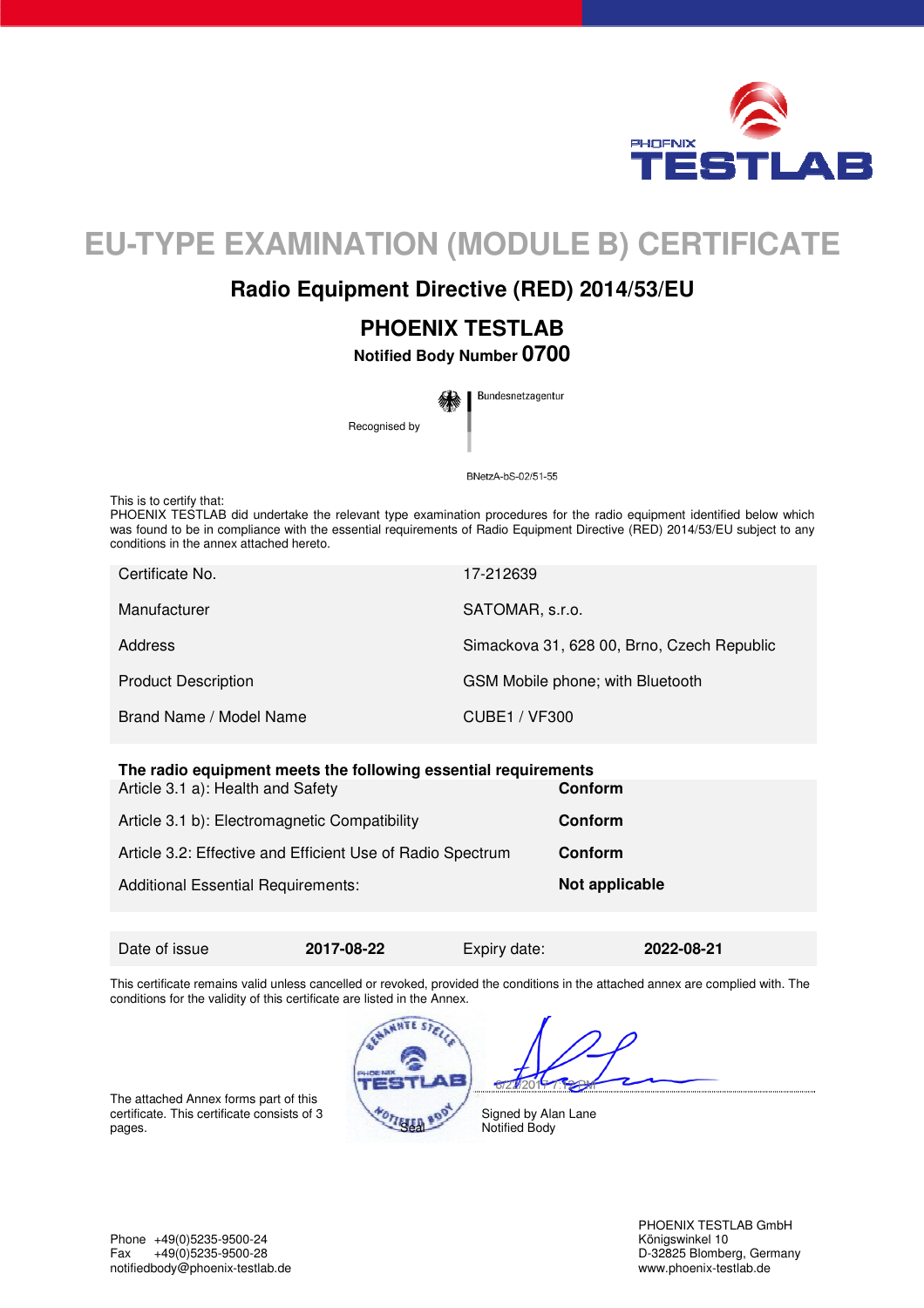### **Annex**

| <b>Technical description</b> |                                                         |
|------------------------------|---------------------------------------------------------|
| <b>Frequency Range</b>       | GSM 850/900/1800/1900 MHz<br>Bluetooth: 2402 - 2480 MHz |
| <b>Transmit Power</b>        | Max. 2W / Max. 1W<br>Bluetooth: 4.26 dBm EIRP           |
| <b>Hardware Version</b>      | SF210 V2.0                                              |
| Software Version             | SG220 SL660 V0.01 20141218 128M                         |

#### **System Components**

-- --

#### **Optional Components**

| Battery                 | SL660/SL652A, 3.7V 1000mAh, Shenzhen Season Energy Co., Ltd  |
|-------------------------|--------------------------------------------------------------|
| USB Cable               | 1m, Jinghong                                                 |
| Charger                 | TC-G90, DC 5V 0.5A, Z.T.S International Industrial Co., Ltd. |
| <b>Charging Station</b> | F246, DC 5V 0.5A, Wotronics Technology Limited               |

#### **Approval documentation**

| External / Internal Photos                                               | provided, 4 pages / 6 pages                                                             |
|--------------------------------------------------------------------------|-----------------------------------------------------------------------------------------|
| User Manual                                                              | Quick Set-Up Guide, 18 pages                                                            |
| <b>Block Diagram</b>                                                     | provided, 1 page                                                                        |
| Circuit Diagram                                                          | provided, 9 pages                                                                       |
| <b>Operational Description</b>                                           | Operational description, 1 page                                                         |
| PCB Layout / Parts Placement                                             | provided, 6 pages / 4 pages                                                             |
| Parts List                                                               | provided, 2 pages                                                                       |
| EU Declaration of Conformity                                             | provided, 2 pages, July 27, 2017                                                        |
| <b>Explanation of compliance</b><br>Article $10(2)$ and Article $10(10)$ | provided in the user manual                                                             |
| <b>Further Documents</b>                                                 | Risk Assessment, 4 pages, July 27, 2017<br>Authorization Letter, 2 pages, July 27, 2017 |